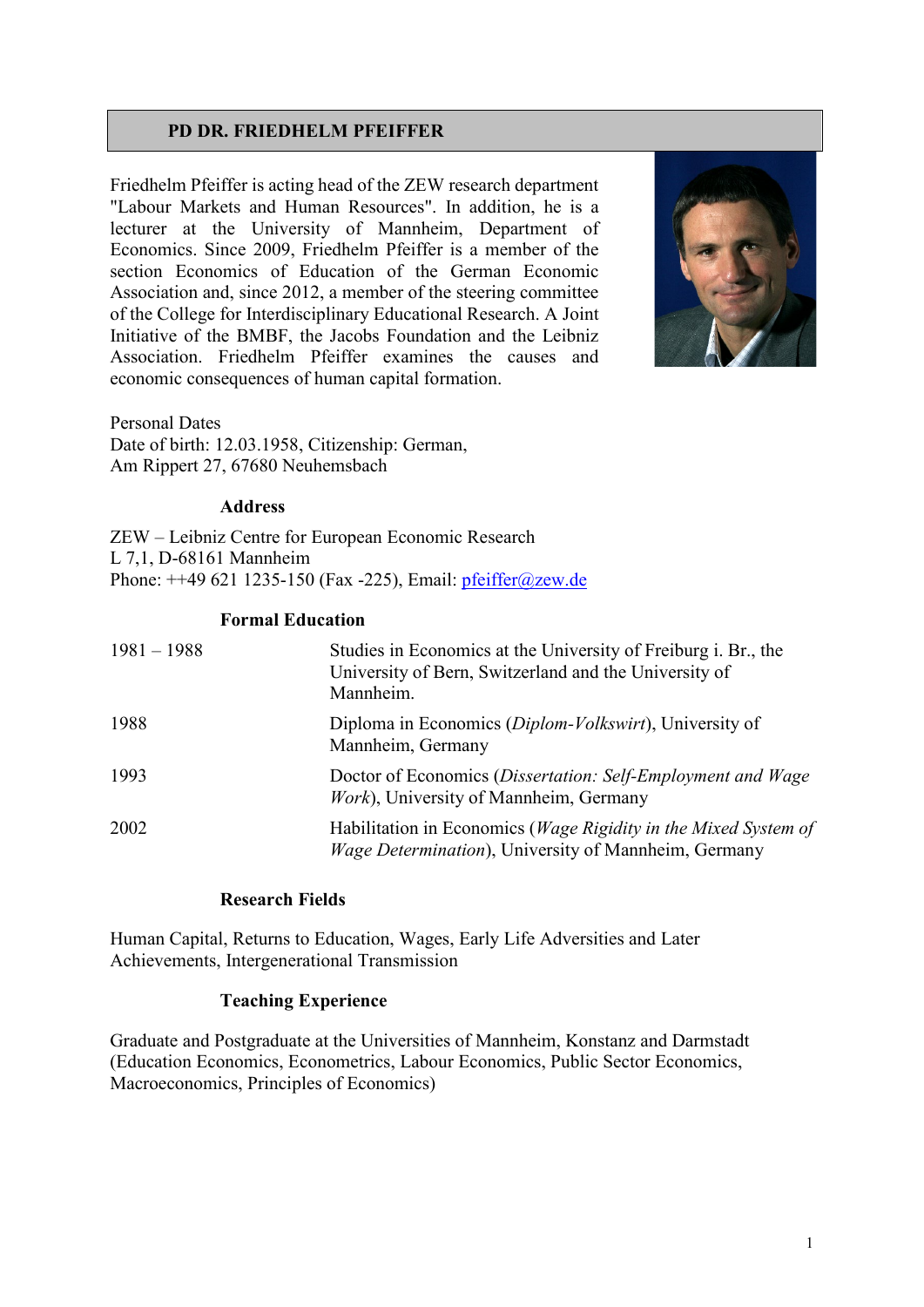#### **Academic and Other Positions**

| Since 2018    | Acting Head Research Department "Labour Markets, Human<br>Resources and Social Policy", ZEW Mannheim                                                                                                     |
|---------------|----------------------------------------------------------------------------------------------------------------------------------------------------------------------------------------------------------|
| Since 2012    | Member of the Steering Committee "College for Interdisciplinary<br>Educational Research - A Joint Initiative of the BMBF, the Jacobs<br>Foundation and the Leibniz Association"; Berlin, Mannheim et al. |
| Since 2009    | Member of the Section "Economics of Education" of the German<br><b>Economic Association</b>                                                                                                              |
| Since 2002    | Lecturer in Economics at the University of Mannheim                                                                                                                                                      |
| Since 2000    | Senior Researcher, ZEW Mannheim                                                                                                                                                                          |
| $2015 - 2019$ | Member of the Board "Real World Laboratory Asylum Seekers",<br>Heidelberg, Mannheim                                                                                                                      |
| $2014 - 2017$ | Visiting Professorship "Macroeconomics"; Nürtingen-Geislingen<br>University                                                                                                                              |
| $2010 - 2017$ | Member of the Mannheim Advisory Council on Education                                                                                                                                                     |
| $2006 - 2007$ | Visiting Professorship "Empirical Economics and Econometrics";<br><b>Technical University of Darmstadt</b>                                                                                               |
| $2003 - 2005$ | Visiting Professorship "Econometrics, Macroeconomics and<br>Public Policy"; University of Mannheim                                                                                                       |
| $1994 - 2000$ | Researcher, ZEW Mannheim                                                                                                                                                                                 |
| $1993 - 1994$ | Official Advisor, Ministry of Economics and Traffic, Rhineland-<br>Palatine, Mainz                                                                                                                       |
| $1991 - 1993$ | Executive Assistant, Institute for Economics and Statistics,<br>University of Mannheim                                                                                                                   |
| $1988 - 1993$ | Research Fellow, Chair of Econometrics, University of Mannheim.                                                                                                                                          |

## **Professional Activities**

- o *Improving School Admissions for Diversity and Better Learning Outcomes (iLearn),* Leibniz Association 2019-2022.
- o *Analyses of Costs and Returns from Mayor Changes and Dropout from University,*  Federal Ministry of Education and Science, Berlin, 2017-2020.
- o *Short-term Economic and Social Effects of Humanitarian Immigration,* Fritz-Thyssen-Stiftung, Cologne, 2017-2020.
- o *Evaluation of the Federal Programme "Social Inclusion into the Labour Market",*  Federal Ministry of Labour and Social Affairs, Berlin, 2016-2020.
- o *Real World Laboratory Asylum Seekers,* Heidelberg University of Education, ZEW Mannheim, 2015-2019.

o *College on Interdisciplinary Education Research. A Joint Initiative of the BMBF, the Jacobs Foundation and the Leibniz Association,* Social Science Research Center, Berlin, GESIS Mannheim, ZEW Mannheim etc. 2012-2022.

o *Educational indicators in an international perspective,* Federal Ministry of Education and Science, Berlin, 2015.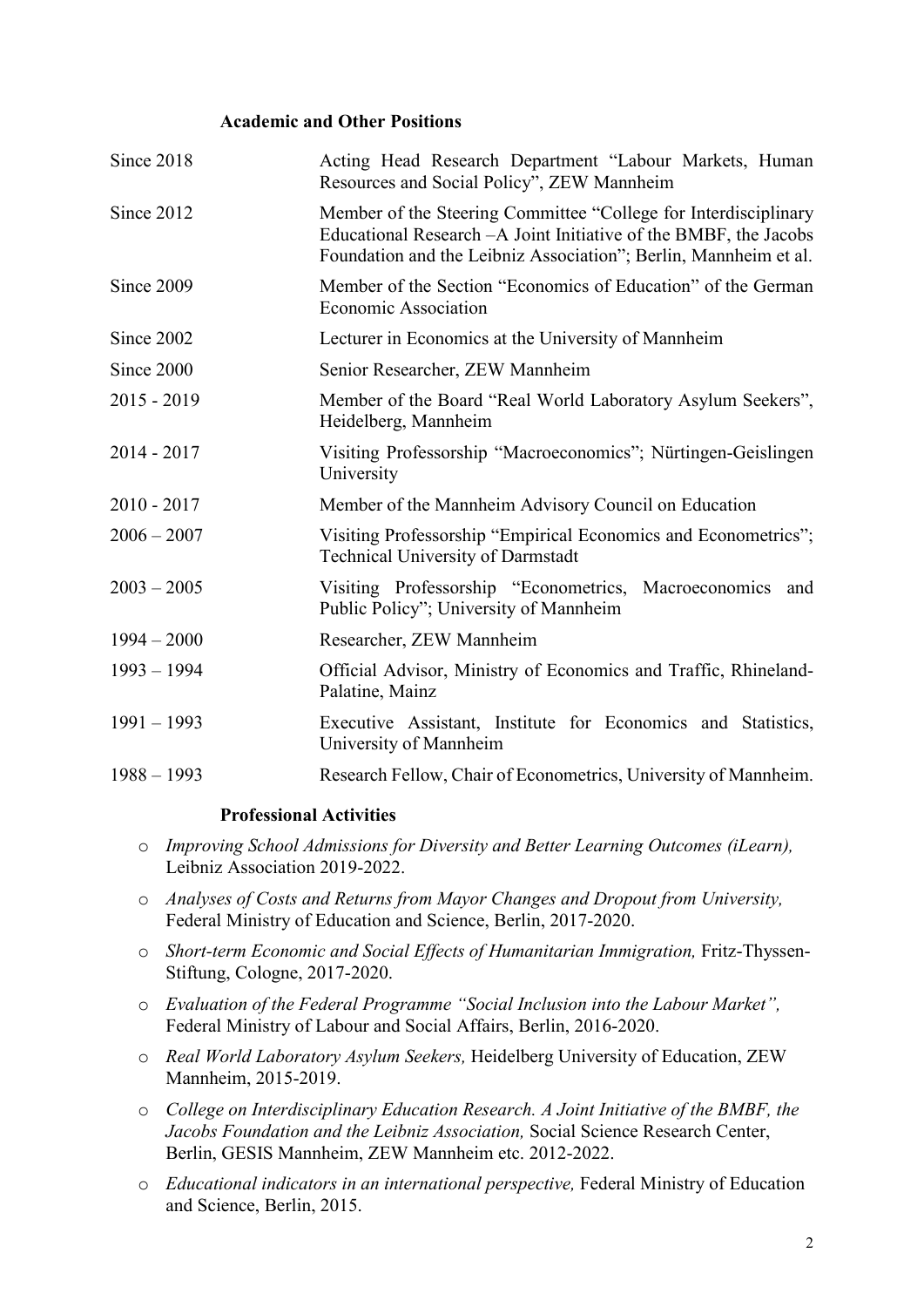- o *Returns to educational investment,* Federal Ministry of Education and Science, Berlin, 2014.
- o *Returns to tertiary education and income risks,* Federal Ministry of Education and Science, Berlin, 2011-2014.
- o *Research on training programmes to improve the school to work transition*, Institute for Employment Research, Nuremberg, 2010-2015.
- o *Public Incentives for Private Investments in Education – Efficiency Analysis, International Trends, Reform Options*, Ministry of Finance, Berlin, 2009-2010.
- o *The Economics of Science*, Ministry of Education and Science, Berlin, 2009.
- o *Noncognitive Skills: Acquisition and Economic Consequences*, International and Interdisciplinary Research Network, 2008 – 2010, Leibniz Association.
- o *Microeconometric Assessment of Heterogeneous Returns to Education,* German Research Foundation, PF 331/2-1, 2-2 2002 – 2005, PF 331/4-1, 4-2, 2005 – 2008.
- o *Wages, Rent-Sharing and Central Bargaining Coverage,* German Research Foundation, PF 331/3-1, 3-2; 2004 – 2008.
- o *Technical Change, Skills and Labour Demand*, German Research Foundation, PF 331/ 1-1, 1-2, 1-3, 1996 – 2002.
- o *Self-Employment in Germany;* OECD, Paris, 1999.
- o *Education and Training: Biographies, Effects*, CEDEFOP, Thessaloniki, 1998 1999.
- o *Employment Impacts of Cleaner Production*, Ministry of Education and Science, Bonn, 1996 - 1998.
- o *The Impact of Innovation on Employment in Europe*; Commission of the European Union, 1995 - 1997.

Organization of Research Conferences (Selection):

- o *College for Interdisciplinary Education Research: Autumn Workshop on Theory, Methods and Data,* 2016 (Mannheim)
- o *Educational indicators in an international perspective,* 2015 (Berlin).
- o *College for Interdisciplinary Education Research: Spring Workshop on Microeconometric Methods and Survey Methodology,* 2014 (Mannheim)
- o *The Economics of Science,* 2012 (Mannheim)
- o *Noncognitive Skills: Acquisition and Economic Consequences,* Four Conferences: 2008 (Mannheim), 2009 (Konstanz), 2009 (Berlin), 2010 (London)
- o *Education and Heterogeneous Labour*, 2005 (Mannheim)
- o *Labour Market Flexibility from a Legal and Economic Perspective*, 2002 (Mannheim)
- o *Econometric Evaluation of Labour Market Policies in Europe*, 1999 (Mannheim)
- o *Education and Labour Market Success*, 1997 (Mannheim)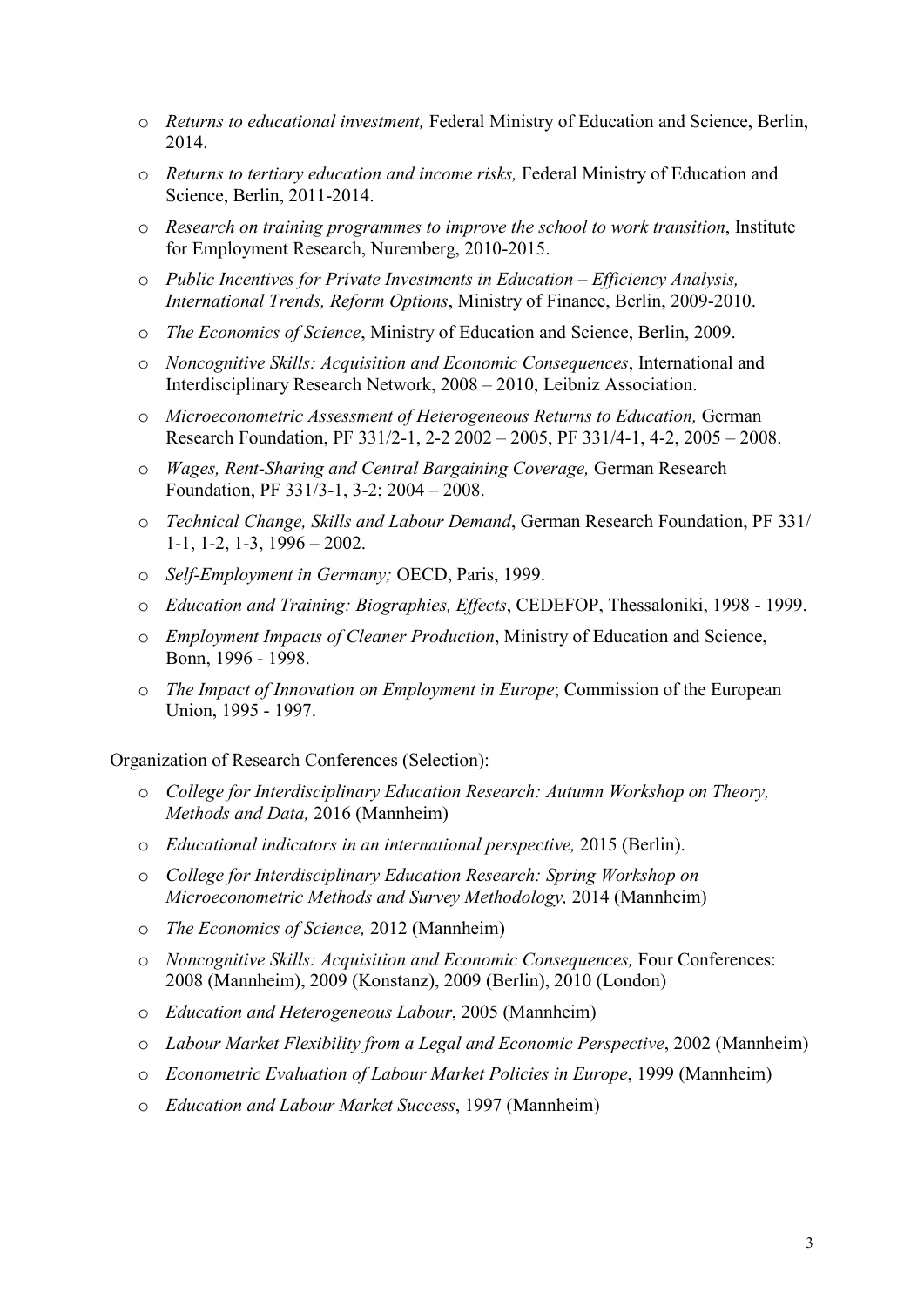## **Bibliography**

- 1. Intergenerational mobility and self-selection on unobserved skills: New evidence (with Michael Hebsaker and Guido Neidhöfer), *Journal of Labour Market Research* **55,** 8. [https://doi.org/10.1186/s12651-021-00291-3,](https://doi.org/10.1186/s12651-021-00291-3) 2021.
- 2. Analysen zu Kosten und Erträgen von Fachwechsel und Studienabbruch (with Francesco Berlingieri, Julia Heigle and Holger Stichnoth. In: M. Neugebauer, H.-D. Daniel and A. Wolter (Eds.) *Studienerfolg und Studienabbruch*, Springer, Heidelberg, 261-280, 2021.
- 3. Book Review "Aufderheide, D. and M. Dabrowski (Eds.). Digitalisierung und Künstliche Intelligenz. Wirtschaftsethische und moralökonomische Perspektiven. Duncker &Humblot Verlag, Berlin 2020, 169 Seiten". *Journal of Economics and Statistics*, DOI: [https://doi.org/10.1515/jbnst-2020-0067,](https://doi.org/10.1515/jbnst-2020-0067) 2021.
- 4. Fiscal and individual rates of return to university education with and without graduation (with Holger Stichnoth), *Applied Economics Letters*, DOI: 10.1080/13504851.2020.1855299, 2020.
- 5. Do job creation schemes improve the social integration and well-being of the long-term unemployed? (with Boris Ivanov and Laura Pohlan). *Labour Economics* 64, [doi.org/10.1016/j.labeco.2020.101836,](https://doi.org/10.1016/j.labeco.2020.101836) 2020.
- 6. The Impact of Parental Labour Migration on Left-Behind Children's Educational and Psychosocial Outcomes. Evidence from Romania (with Alina Botezat). *Population, Space and Place* 26:e2277, doi.org/10.1002/psp.2277, 2020.
- 7. Arbeitsmarktintegration als Herausforderung. Die Kooperation von Wissenschaft und Praxis im Reallabor Asylsuchende in der Rhein-Neckar-Region (with Petra Deger, Monika Gonser and Martin Lange). In: S. Immerfall and R.R. Pugliese (Eds.) *Integration vor Ort. Die Praxis der Asylpolitik im deutsch-italienischen Vergleich* (*L´integrazione sul posto. Asilo politico e il processo di integratzione nel confronto italo-tedesco*). Franz Steiner Verlag, Berlin, 157-173, 2020.
- 8. Langfristige Wirkungen eines nicht abgeschlossenen Studiums auf individuelle Arbeitsmarktergebnisse und die allgemeine Lebenszufriedenheit (with Julia Heigle). *Qualität in der Wissenschaft* 3+4, 95-101, 2019.
- 9. The human capital selection of young males seeking asylum in Germany (with Martin Lange). *Journal for Labor Market Research* 53 (Vol. 8, 14 Pages), 2019.
- 10. Integrating Young Male Refugees: Initial Evidence from an Inclusive Soccer Project (with Martin Lange and Gerard J. van den Berg). *Journal for Labor Market Research* 51 (Vol. 6, 10 Pages), 2017.
- 11. *Werkstattbericht "Reallabor-Befragungen von Geflüchteten in der Rhein-Neckar-Region"* (with Monika Gonser and Birgit Jesske), infas Bonn, 2017.
- 12. *Integrationspotentiale: Ergebnisse der Reallabor Befragungen von Geflüchteten* (with Petra Deger, Monika Gonser, Martin Lange, Georg Mildenberger, Katrin Sommerfeld, Gerard J. van den Berg and Christina West). ZEW Mannheim, 2017.
- 13. Ein Plädoyer für mehr optimale öffentliche Bildungsinvestitionen. *Wirtschaftsdienst. Zeitschrift für Wirtschaftspolitik* 96 (7), 2016, 467-470.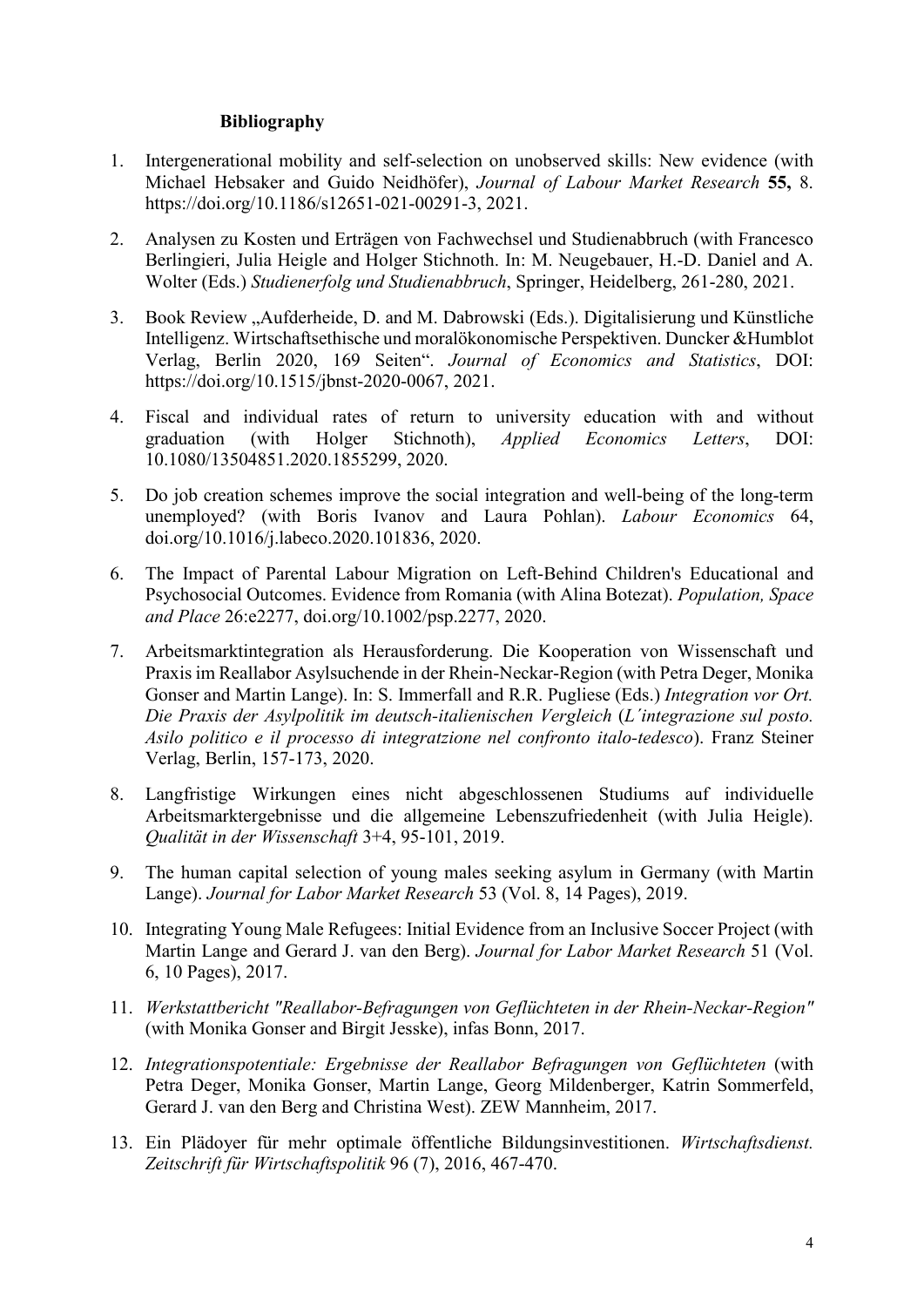- 14. Zur Entwicklung der studienspezifischen Selbstwirksamkeit in der Oberstufe (with Jens Mohrenweiser). *Journal for Labour Market Research* 49(1), 2016, 77-95.
- 15. *Bildungsindikatoren im internationalen Vergleich - Bestandsaufnahme und kritische Würdigung* (with contributions by Christina Anger, Bernd Fitzenberger, Michael Gebel, Corinna Kleinert, Kai Maaz, Kerstin Schneider, Regina Riphahn and Ludger Wößmann). BMBF, Mannheim, 2015.
- 16. Guest Editorial "Determinants and Economic Consequences of Youth Unemployment at the Beginning of the 21st Century" (with Bernd Fitzenberger and Nicole Gürtzgen). *Journal of Economics and Statistics* 235(4+5), 2015, 352-354.
- 17. Fiskalische und individuelle Bildungsrenditen aktuelle Befunde für Deutschland (with Holger Stichnoth). *Perspektiven der Wirtschaftspolitik* 16(4), 2015, 393-411.
- 18. Coaching Disadvantaged Young People: Evidence from Firm Level Data (with Jens Mohrenweiser). *Journal of Economics and Statistics* 235(4+5), 2015, 459-473.
- 19. *Erträge von Bildungsinvestitionen* (with Holger Stichnoth). 2014, ZEW Mannheim.
- 20. Konsequenzen des Brain Drain. *Forschung und Lehre* 12, 2013, 984-985.
- 21. Early Life Adversity and Children's Competence Development: Evidence from the Mannheim Study of Children at Risk (with Dorothea Blomeyer, Katja Coneus and Manfred Laucht). *Journal of Economics and Statistics* 233(4), 2013, 468-485.
- 22. Improving Educational Investments: a Welfare Analysis for Europe (with Karsten Reuß). *Regional and Sectoral Economic Studies* 13(3), 2013, 71-87.
- 23. On the Power of Childhood Impressions for Skill Formation Initial Evidence and Unsettled Questions. *German Review of Social Policy* 62(5), 2013, 131-139.
- 24. Book Review "James J. Heckman (2013), Giving Kids a Fair Chance (A Strategy that Works), London". *Journal of Economics and Statistics,* 233(5+6), 2013, 720-722.
- 25. Quasi-hyperbolic Time Preferences and their Intergenerational Transmission (with Fabian Kosse). *Applied Economics Letters* 20(10), 2013, 983-986.
- 26. Impatience among Preschool Children and their Mothers (with Fabian Kosse). *Economics Letters* 115(3), 2012, 493-495.
- 27. Gregariousness, Interactive Jobs and Wages (with Nico Johannes Schulz). *Journal for Labour Market Research* 45(2), 2012, 147-159.
- 28. Causal Returns to Schooling and Individual Heterogeneity (with Winfried Pohlmeier). *Review of Economic and Business Studies* 4(2), 2011, 29-41.
- 29. Disconnected Young Adults in Germany: Initial Evidence (with Ruben Seiberlich). *Schmollers Jahrbuch - Journal of Applied Social Science Studies* 131(2), 2011, 253-262.
- 30. Staatliche Anreize für private Bildungsinvestitionen: Effizienzanalyse, internationale Trends, Reformmöglichkeiten (with Sarah Borgloh, Friedrich Heinemann, Alexander Kalb, Karsten Reuß and Berthold U. Wigger). *ZEW Wirtschaftsanalysen* Vol. 99, Baden-Baden, 2011.
- 31. Aufgewachsen im Tränensee Studie über die Auswirkung frühkindlicher Erfahrungen. *Schule im Blickpunkt* 43 (4), 10-13.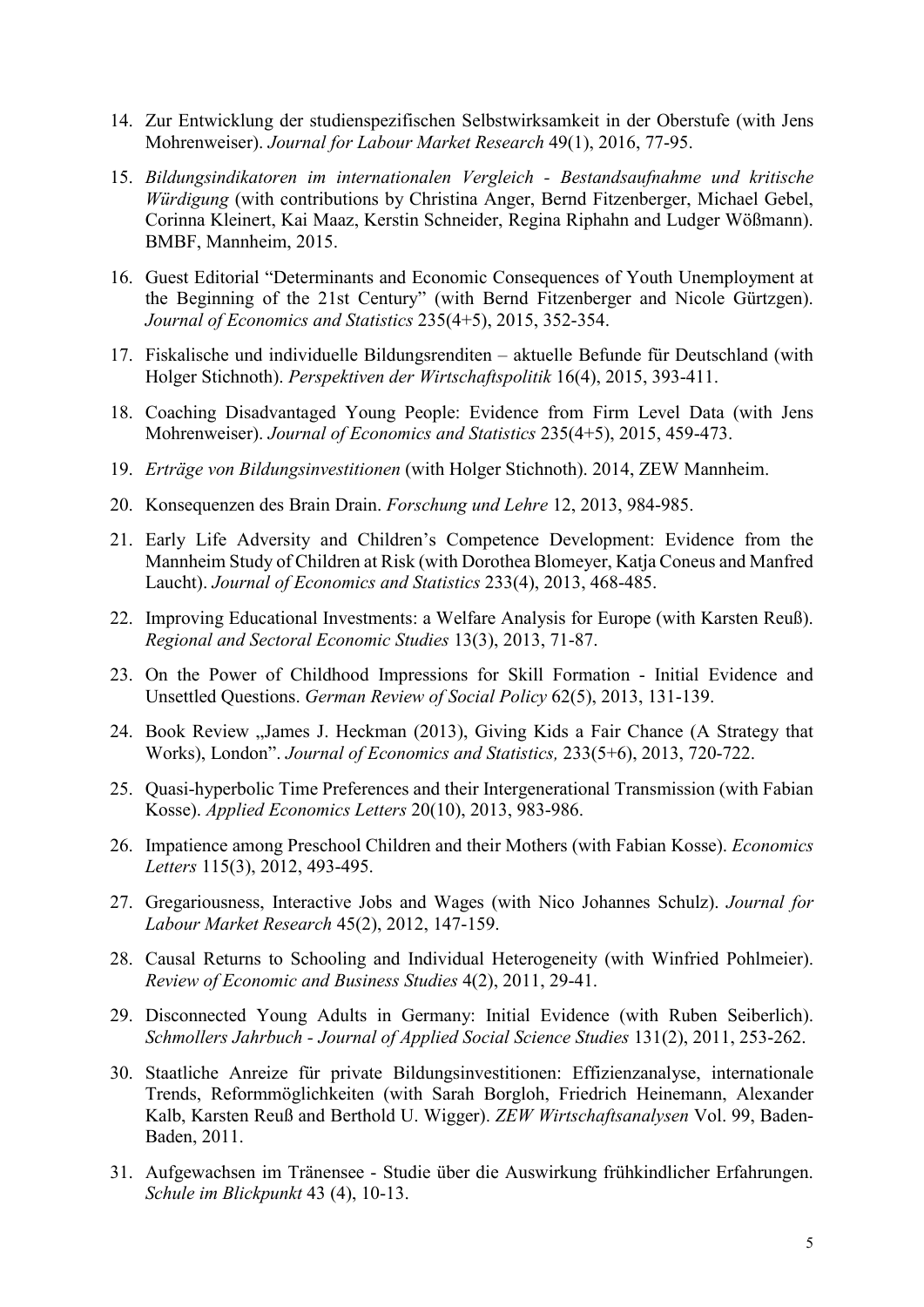- 32. Mutter-Kind-Interaktion im Säuglingsalter, Familienumgebung und Entwicklung früher kognitiver und nichtkognitiver Fähigkeiten: Eine prospektive Studie (with Dorothea Blomeyer, Manfred Laucht and Karsten Reuß). *DIW-Vierteljahreshefte zur Wirtschaftsforschung* 79(3), 2010, 11-26.
- 33. Geduld von Vorschulkindern Ergebnisse einer Experimentalstudie im Haushaltskontext von Kindern (with Björn Bartling, Ernst Fehr, Barbara Fischer, Fabian Kosse, Michel Maréchal, Daniel Schunk, Jürgen Schupp, C. Katharina Spieß and Gert G. Wagner). *Schmollers Jahrbuch - Journal of Applied Social Science Studies* 130(3), 2010, 297-323.
- 34. Educational Expansion and its Heterogeneous Returns for Wage Workers (with Michael Gebel). *Schmollers Jahrbuch - Journal of Applied Social Science Studies* 130(1), 2010, 19-42.
- 35. Entwicklung und Ungleichheit von Fähigkeiten: Anmerkungen aus ökonomischer Sicht. In: H.-H. Krüger, U. Rabe-Kleberg, R.-T. Kramer and J. Bude (Eds.) *Bildungsungleichheit revisited. Bildung und soziale Ungleichheit vom Kindergarten bis zur Hochschule*. Studien zur Schul- und Bildungsforschung Vol. 30. Wiesbaden, Verlag für Sozialwissenschaften, 2010, 25-44.
- 36. Book Review "Werding, M., R. Jäckle, C. Holzner, M. Piopiunik and L. Wössmann (2009), Humankapital in Deutschland: Wachstum, Struktur und Nutzung der Erwerbseinkommenskapazität von 1984 bis 2006, Tübingen". *Journal of Economics and Statistics* 230(3), 2010, 369-371.
- 37. Initial Risk Matrix, Home Resources, Ability Development and Children's Achievement (with Dorothea Blomeyer, Katja Coneus and Manfred Laucht). *Journal of the European Economic Association* 7(2-3), 2009, 638-648.
- 38. Wage Convergence and Inequality after Unification: (East) Germany in Transition (with Johannes Gernandt), in: R. Kanbur and J. Svejnar (Eds.) *Labor Market and Development.* Routledge, London, 2009, 387-404.
- 39. Bildung als Wirtschaftsfaktor: Was wäre, wenn das Land die Schulen schließt? *Schule im Blickpunkt* 5, 6-7.
- 40. Age-Dependent Skill Formation and Returns to Education (with Karsten Reuß). *Labour Economics* 15(4), 2008, 631-646.
- 41. Assessing Intergenerational Earnings Persistence among German Workers (with Philipp Eisenhauer). *Journal of Labour Market Research* 41(2&3), 2008, 119-137.
- 42. Intra- und intergenerationale Umverteilungseffekte in der bundesdeutschen Alterssicherung auf Basis humankapitaltheoretischer Überlegungen (with Karsten Reuß). *Deutsche Rentenversicherung* 63(1), 2008, 60-84.
- 43. Ungleichheit und die differentiellen Erträge frühkindlicher Bildungsinvestitionen im Lebenszyklus (with Karsten Reuß). In T. Apolte and A. Funcke (Eds.) *Frühkindliche Bildung und Betreuung – Reformen aus ökonomischer, pädagogischer und psychologischer Perspektive,* Baden-Baden, Nomos, 2008, 25-43.
- 44. Fähigkeiten und Mobilität Ökonomische Konsequenzen für das Humankapital in Ostdeutschland (with Karsten Reuß). In: K. Friedrich and A. Schultz (Eds.) *Brain drain oder brain circulation? Konsequenzen und Perspektiven der Ost-West-Migration*, forum ifl 8, Leipzig, 2008, 43-50.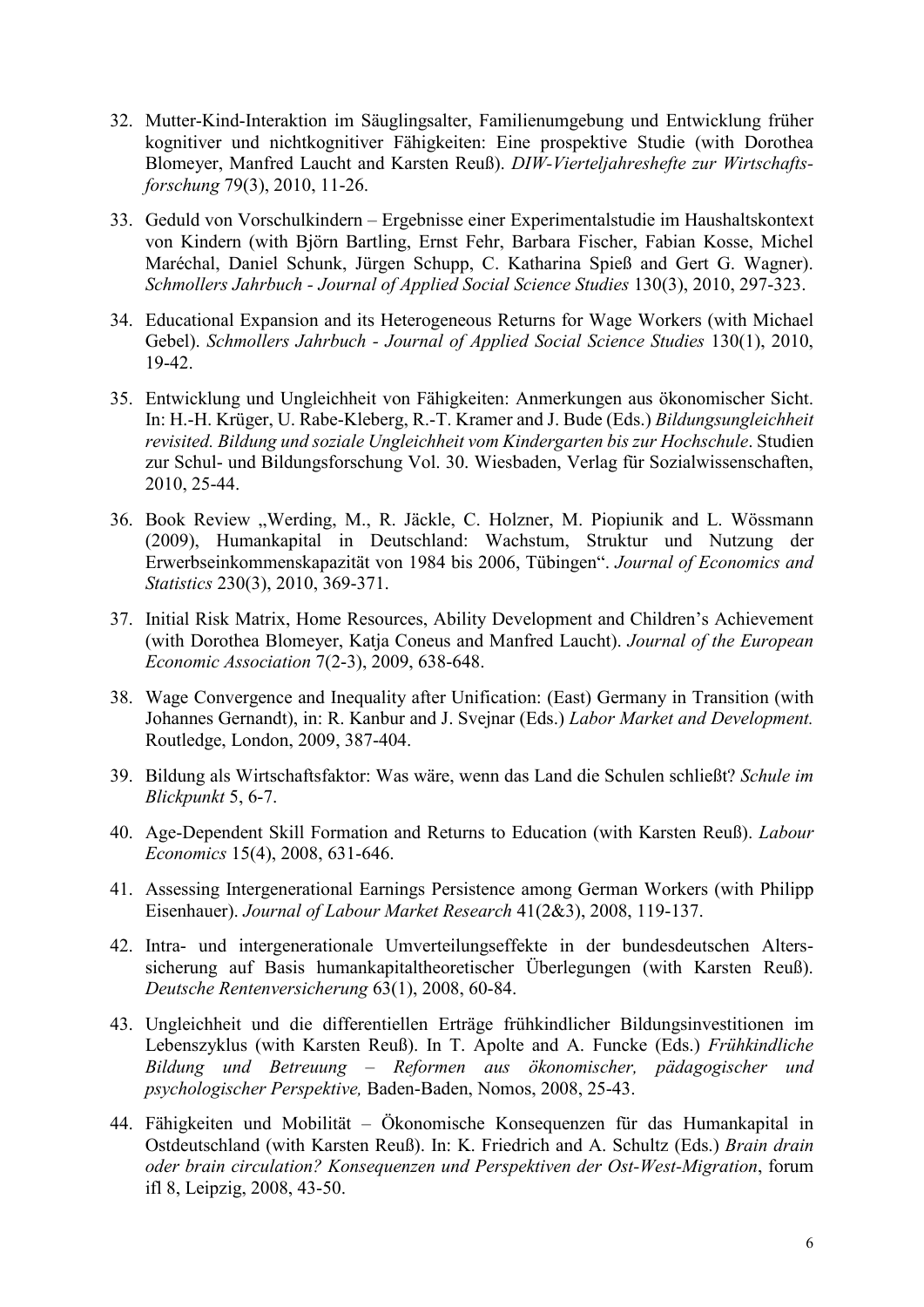- 45. Selbständigkeit in Europa 1991 2003. Empirische Evidenz mit Länderdaten (with Kathrin Göggel and Johannes Gräb). *Journal of Economics and Statistics* 227(2), 2007, 153-167.
- 46. Rising Wage Inequality in Germany (with Johannes Gernandt). *Journal of Economics and Statistics* 227(4), 2007, 358 – 380.
- 47. Abschreibungsraten allgemeiner und beruflicher Ausbildungsinhalte empirische Evidenz auf Basis subjektiver Einschätzungen (with Volker Ludwig). *Journal of Economics and Statistics* 226(3), 2006, 260-284.
- 48. Vermittlungsgutscheine und Beauftragungen Dritter im Vergleich (with Henrik Winterhager). *Journal of Labour Market Research* 39(3&4), 2006, 425-445.
- 49. Selektivität und direkte Wirkungen von Vermittlungsgutscheinen: Empirische Befunde aus der Einführungsphase (with Henrik Winterhager). *Perspektiven der Wirtschaftspolitik* 7(3), 2006, 399-419.
- 50. Einstiegslöhne bei unvollkommenen Arbeitsmärkten (with Johannes Gernandt), *Perspektiven der Wirtschaftspolitik* 7(2), 2006, 147-172.
- 51. Reasons for Wage Rigidity in Germany (with Wolfgang Franz). *LABOUR - Review of Labour Economics and Industrial Relations* 20(2), 2006, 255-284.
- 52. Existenzgründungen: Ein Weg zur Beschäftigungsförderung? *Journal for Labour Market Research* 2&3, 2005, 325-340.
- 53. A Note on Labor Contracts and Wage Rigidities: An Empirical Investigation Using Survey Data (with Wolfgang Franz). *Applied Economics Quarterly* 51(2), 2005, 219-228.
- 54. Betriebsvereinbarung versus Tarifsystem: Keine positiven Beschäftigungseffekte. *ifo Schnelldienst* 57 (3), 2004, 17-19.
- 55. Overeducation and Individual Heterogeneity (with Michael Maier and Winfried Pohlmeier). In: F. Büchel, A. de Grip and A. Mertens (Eds.), *Overeducation in Europe: Current Issues in Theory and Policy*, Edward Elgar, Cheltenham, 2004, 133-152.
- 56. Lohntheorien (with Wolfgang Franz). In: E. Gaugler, W. A. Oechsler and W. Weber (Eds.), *Handbuch des Personalwesens* (3. Edition), Schäffer-Poeschel, Stuttgart, 2004, 1.120-1.132.
- 57. Unvollkommene Arbeitsmärkte und Lohnrigiditäten. In: B. Fitzenberger, W. Smolny and P. Winker (Eds.), *Herausforderungen an den Wirtschaftsstandort Deutschland. Wirtschaftspolitisches Memorandum aus wissenschaftlicher Sicht*, Nomos, Baden-Baden, 2004, 195-204.
- 58. *Lohnrigiditäten im gemischten Lohnbildungssystem.* Nomos, Baden-Baden, 2003.
- 59. Ausmaß und Konsequenzen von Lohnrigiditäten. *Mitteilungen aus der Arbeitsmarkt- und Berufsforschung (MittAB)* 36(4), 2003, 616-633.
- 60. Zur ökonomischen Rationalität von Lohnrigiditäten aus der Sicht von Unternehmen (with Wolfgang Franz). *Journal of Economics and Statistics* 223(1), 2003, 23-57.
- 61. Employment Impacts of Cleaner Production Evidence from a German Study Using Case Studies and Surveys (with Klaus Rennings). *Business Strategy and the Environment* 10(3), 2001, 161-175.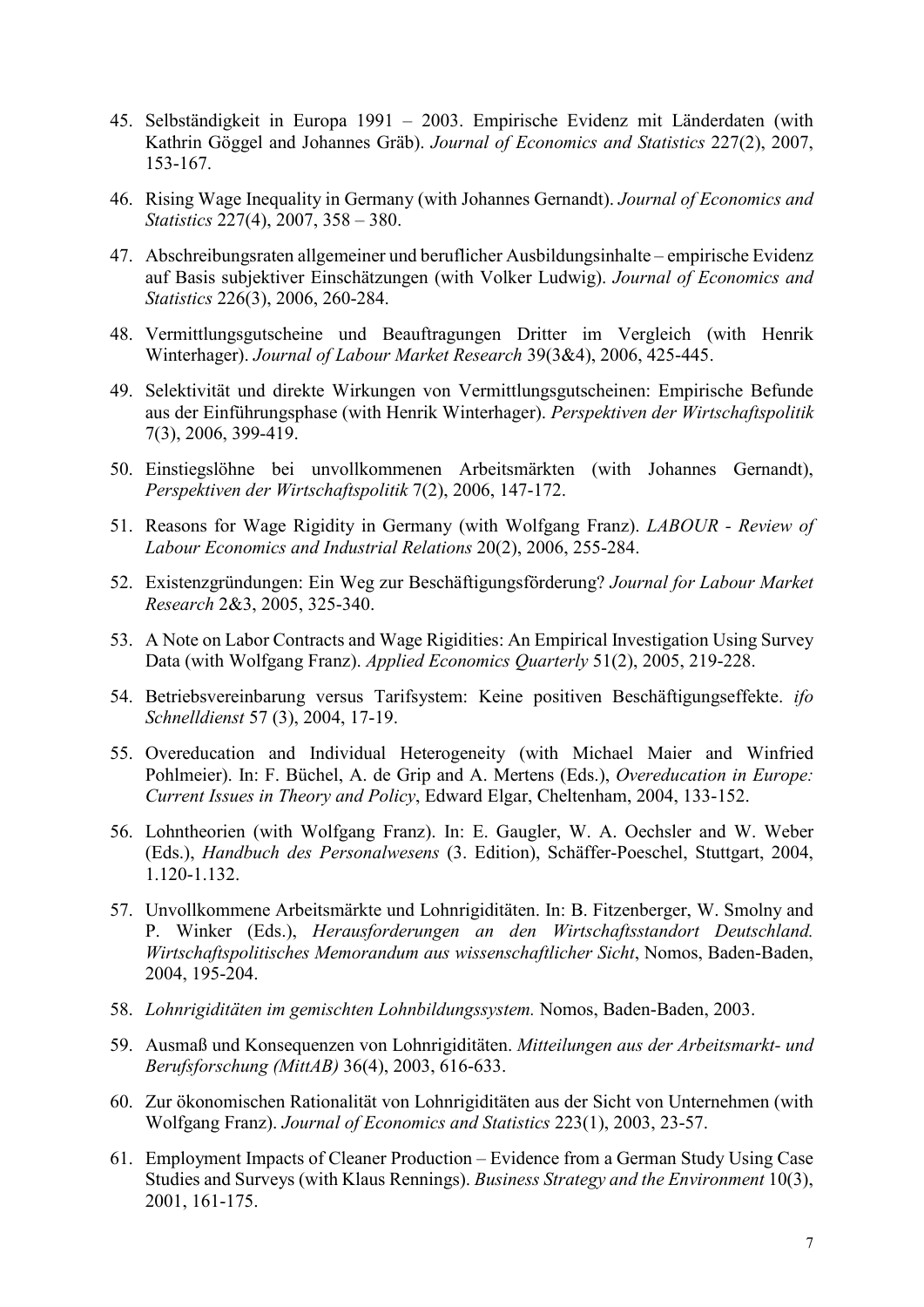- 62. Lechner, Michael and Friedhelm Pfeiffer (Eds.), *Econometric Evaluation of Labour Market Policies*, Physica, Heidelberg, 2001.
- 63. Formelle und informelle berufliche Weiterbildung und Verdienst bei Arbeitnehmern und Selbständigen (with Frank Reize). In: Robert von Weizsäcker (Ed.), *Bildung und Beschäftigung*, Duncker & Humblot, Berlin, 2001, 215-275.
- 64. Training and Individual Performance: Evidence from Microeconometric Studies. In: P. Descy and M. Tessaring (Eds.), *Training in Europe. Second report on vocational training research in Europe 2000: Background report*, Volume 3, CEDEFOP Reference Series, Luxembourg, 2001, 7-41.
- 65. Collective Wage Agreements and Firm's Employment Policies (with Ulrich Kaiser). *LABOUR - Review of Labour Economics and Industrial Relations* 15(2), 2001, 319-341.
- 66. The Impact of Non-profit Temping Agencies on Individual Labour Market Success (with Michael Lechner, Hannes Spengler and Matthias Almus). In: M. Lechner and F. Pfeiffer (Eds.), *Econometric Evaluation of Active Labour Market Policies*, Physica, Heidelberg, 2001, 211-242.
- 67. Berufliche Weiterbildung und Existenzgründung (with Frank Reize). In: J. Merz (Ed.), *Existenzgründung 2 – Praxis und Politik*, Nomos, Baden-Baden, 2001, 156-176.
- 68. Business Start-ups by the Unemployed an Econometric Analysis Based on Firm Data (with Frank Reize). *Labour Economics* 7(5), 2000, 629-663.
- 69. From Unemployment to Self-Employment Public Promotion and Selectivity (with Frank Reize). *International Journal of Sociology* 30(3), 2000, 71-99.
- 70. *Flexibilisierung der Arbeitsentgelte und Beschäftigungseffekte. Ergebnisse einer Unternehmensbefragung* (with Wolfgang Franz, Martin Gutzeit, Jan Lessner, Walter A. Oechsler, Lars Reichmann, Volker Rieble and Jochen Roll). ZEW-Dokumentation Nr. 00- 09, Mannheim, 2000.
- 71. Tarifverträge und Beschäftigungspolitik in Dienstleistungsunternehmen (with Ulrich Kaiser). In: U. Backes-Gellner, M. Kräkel, B. Schauenberg and G. Steiner (Eds.), *Flexibilisierungstendenzen in der betrieblichen Personalpolitik – Anreize, Arbeitszeiten und Qualifikation*, Rainer Hampp, München, 2000, 233-256.
- 72. Aufwand und Ertrag: Daten und Fakten zur Bildung in Deutschland und in Europa. In: K. Morath (Ed.), *Rohstoff Bildung*, Frankfurter Institut – Stiftung Marktwirtschaft und Politik, Bad Homburg, 2000, 11-26.
- 73. Technological Change and Skill Obsolescence: the Case of German Apprenticeship Training (with Doris Blechinger). In: H. Heijke and J. Muysken (Eds.), *Education and Training in the Knowledge Based Economy*, AEA-Macmillan Series, Houndsmill, 2000, 243-278.
- 74. Neuorientierung der Bildungspolitik. *EU Magazin* 2, 15-17.
- 75. Integrierter Umweltschutz: Weder Jobkiller noch Jobwunder (with Klaus Rennings). *TA-Datenbanken-Nachrichten* 2(7), 1999, 51-55.
- 76. Existenzgründerpotenziale unter Arbeitsuchenden. Empirische Evidenz mit den Daten des Mikrozensus. *Mitteilungen aus der Arbeitsmarkt- und Berufsforschung (MittAB)* 32(3), 1999, 300-314.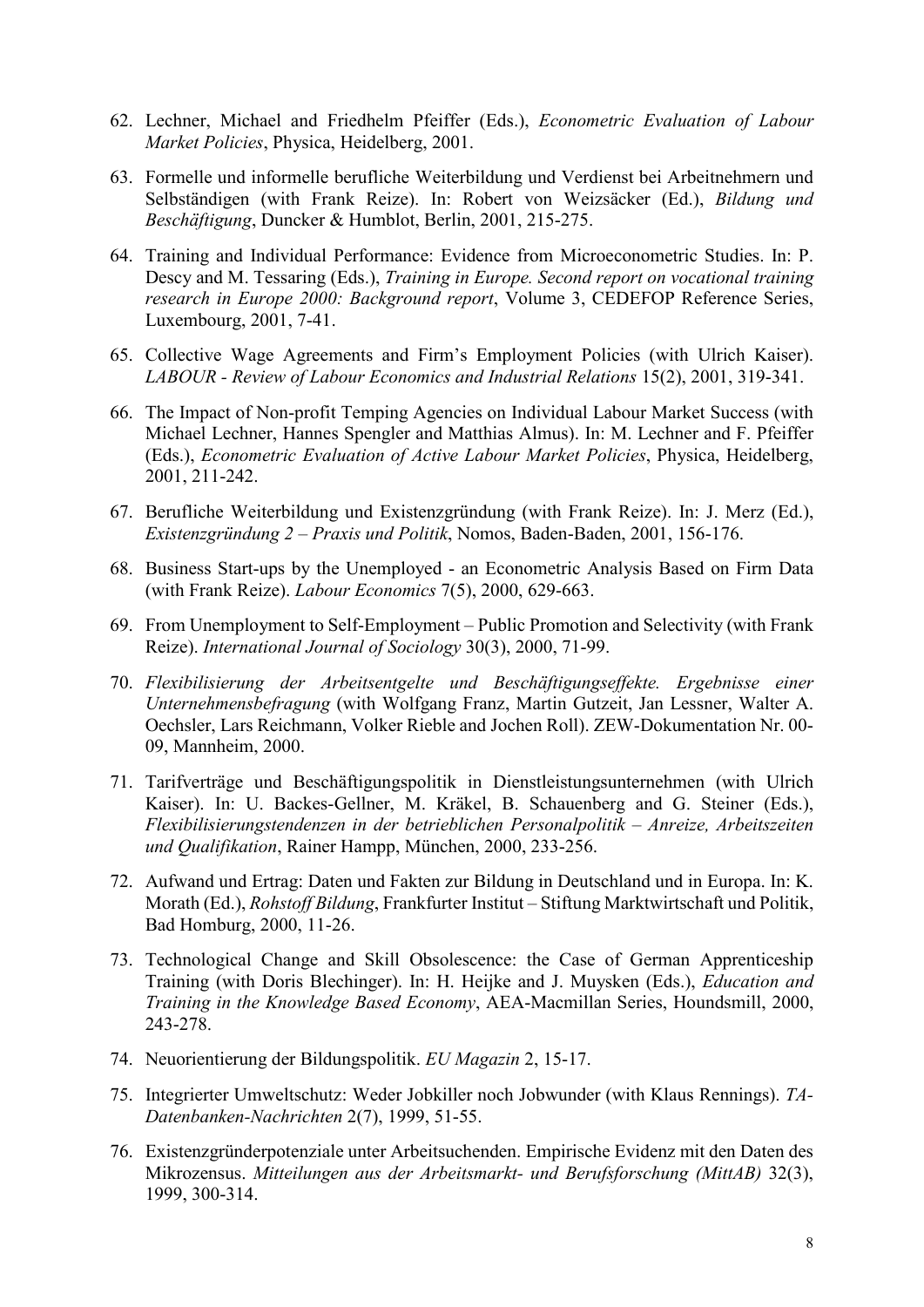- 77. Arbeitslosigkeit, Selbständigkeit und Existenzgründungen (with Frank Reize). In: Seminar für Handwerkswesen an der Universität Göttingen (Ed.), *Aktuelle Entwicklungen auf dem Arbeitsmarkt und Auswirkungen auf das Handwerk*, Mecke, Duderstadt, 1999, 53-92.
- 78. Pfeiffer, Friedhelm and Klaus Rennings (Eds.), *Beschäftigungswirkungen des Übergangs zu integrierter Umwelttechnik*. Heidelberg, Physica, 1999.
- 79. Beschäftigung und Innovation: Theoretische und empirische Grundlagen. In: F. Pfeiffer and K. Rennings (Eds.), *Beschäftigungswirkungen des Übergangs zu integrierter Umwelttechnik*, Physica, Heidelberg, 1999, 5-22.
- 80. Innovationen und Produktivitätswachstum ostdeutscher Betriebe 1992-1995 (with Martin Falk). In: L. Bellmann, S. Kohaut and M. Lahner (Eds.), *Zur Entwicklung von Lohn und Beschäftigung auf der Basis von Betriebs- und Unternehmensdaten*, BeitrAB 220, Nürnberg, 1999, 77-98.
- 81. Wirkung des technischen Fortschritts auf die Qualifikationsstruktur der Beschäftigung und die Entlohnung (with Stefan Klotz and Winfried Pohlmeier). *Journal of Economics and Statistics* 219(1&2), 1999, 90-108.
- 82. Qualifikation, Beschäftigung und technischer Fortschritt: eine Analyse mit den Daten des Mannheimer Innovationspanels (with Doris Blechinger). *Journal of Economics and Statistics* 218(1&2), 1999, 128–146.
- 83. *Der Faktor Humankapital in der Volkswirtschaft – Berufliche Spezialisierung und technologische Leistungsfähigkeit* (with Martin Falk). Nomos, Baden-Baden, 1999.
- 84. Labour Market Specialisation and Earnings of Engineers and Scientists in Germany. In: OECD (Ed.), *Mobilising Human Resources for Innovation. Proceedings from the OECD Workshop on Science and Technology Labour Markets 17 May 1999*, Paris, 1999, 77-90.
- 85. Tätigkeitsspektrum und Verdienst von Ingenieuren und Naturwissenschaftlern. In: P. Lüttinger (Ed.), *Sozialstrukturanalysen mit dem Mikrozensus*, ZUMA-Nachrichten (6), ZUMA, Mannheim, 1999, 74-92.
- 86. Human capital and Innovation in East and West Germany. In: M. Fritsch and H. Brezinski (Eds.), *Innovation and Technological Change in Eastern Europe*, Edward Elgar, Cheltenham, 1999, 142-165.
- 87. *Wirkungen gemeinnütziger Arbeitnehmerüberlassung in Rheinland-Pfalz* (with Matthias Almus, Jürgen Egeln, Michael Lechner and Hannes Spengler). Beiträge der Arbeitsmarktund Berufsforschung (BeitrAB) 225, Nürnberg, 1999.
- 88. Die gemeinnützige Arbeitnehmerüberlassung in Rheinland-Pfalz eine ökonometrische Analyse des Wiedereingliederungserfolges (with Matthias Almus, Jürgen Egeln, Michael Lechner and Hannes Spengler). *Mitteilungen aus der Arbeitsmarkt- und Berufsforschung (MittAB)* 3, 1998, 558-574.
- 89. Pfeiffer, Friedhelm and Winfried Pohlmeier (Eds.), *Qualifikation, Weiterbildung und Arbeitsmarkterfolg*, Baden-Baden, Nomos, 1998.
- 90. Eine vergleichende Analyse der Bedeutung von Ausbildung, Fortbildung und nicht formalem Lernen im Arbeitsleben. In: F. Pfeiffer and W. Pohlmeier (Eds.), *Qualifikation, Weiterbildung und Arbeitsmarkterfolg,* Nomos, Baden-Baden, 1998, 155-196.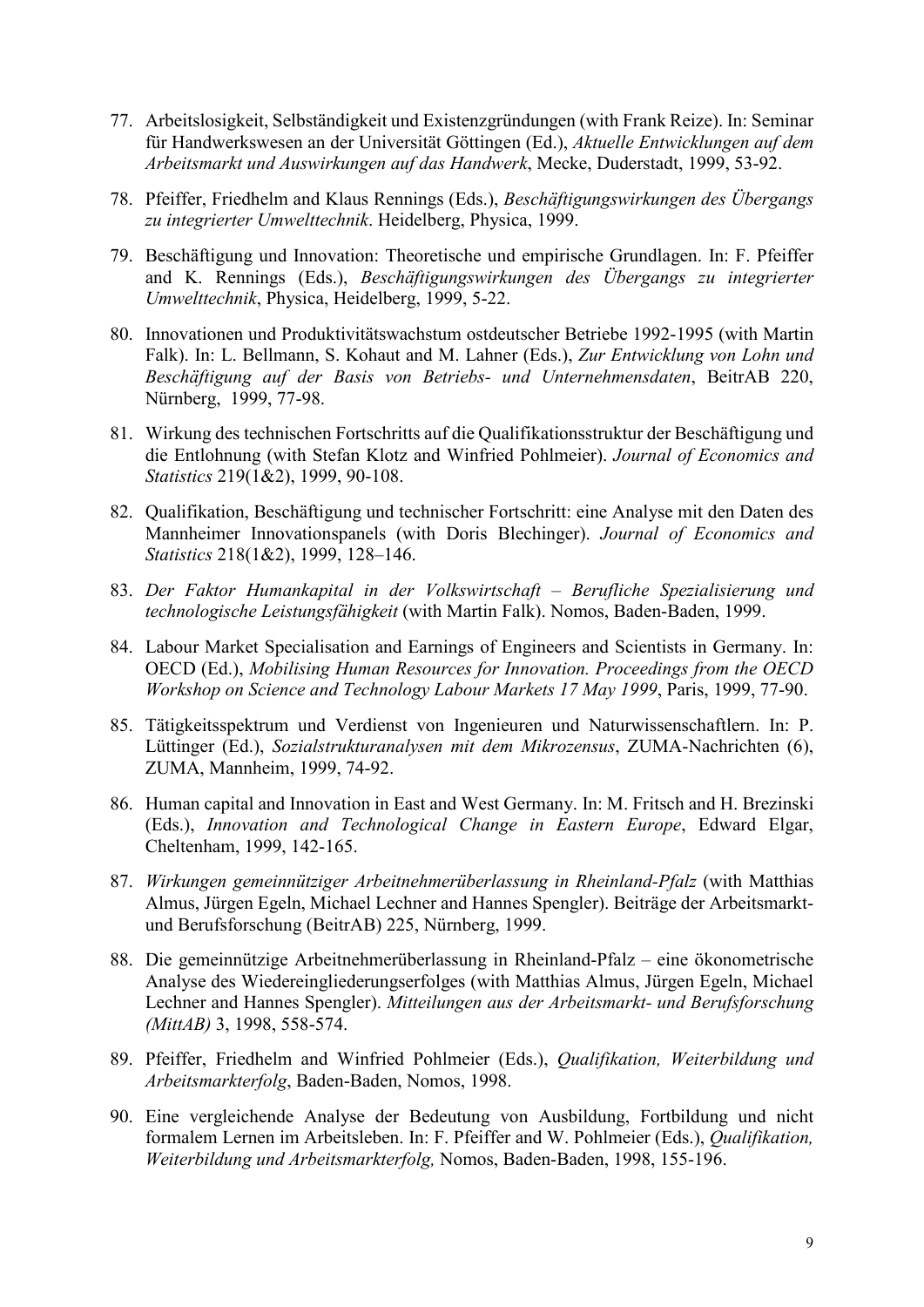- 91. Auswirkungen von Innovationen auf Lohn- und Produktivitätsangleichung zwischen ostund westdeutschen Unternehmen (with Martin Falk). In: M. Fritsch, F. Meyer-Krahmer and F. Pleschak (Eds.), *Innovationen in Ostdeutschland - Potentiale und Probleme.* Heidelberg, Physica, 1998, 145-169.
- 92. Technischer Fortschritt, Qualifikation und Arbeitsnachfrage von Unternehmen. *TA-Datenbank-Nachrichten* 2(6), 1997, 32-33.
- 93. *The Impact of Innovation on Employment in Europe - An Analysis Using CIS Data* (with Doris Blechinger, Alfred Kleinknecht and Georg Licht). Brüssel, EIMS Publication No. 46, European Commission, 1997.
- 94. Humankapital und technischer Fortschritt (with Doris Blechinger). In: G. Clar, J. Dore and H. Mohr (Eds.), *Humankapital und Wissen - Grundlagen einer nachhaltigen Entwicklung.* Springer, Berlin, 1997, 255-276.
- 95. Die Alterung des Ausbildungswissens nach der Handwerkslehre. In: Seminar für Handwerkswesen an der Universität Göttingen (Ed.), *Der Faktor Humankapital im Handwerk.* Mecke, Duderstadt, 1997, 75-107.
- 96. Humankapitalbildung im Lebenszyklus. In: G. Clar, J. Dore and H. Mohr (Eds.) *Humankapital und Wissen - Grundlagen einer nachhaltigen Entwicklung.* Springer, Berlin, 1997, 173-195.
- 97. Wer ist selbständig? Neue Untersuchung über Qualifikation und Fachrichtung. *vdi forum* 2(4), 1997, 14.
- 98. Existenzgründer in Europa. Immer mehr Selbständige bei hoher Arbeitslosigkeit. *EU Magazin* 12, 1997, 32-34.
- 99. Lernen für die neue Welt eine kritische Würdigung des 'Weißbuchs zur Allgemeinen und Beruflichen Bildung'. *EU Magazin* 4, 1996, 12-17.
- 100.Die Verwertbarkeit der Berufsausbildung im technischen Wandel (with Doris Blechinger). In: W. Franz and V. Steiner (Eds.), *Der westdeutsche Arbeitsmarkt im strukturellen Anpassungsprozeß*. ZEW-Wirtschaftsanalysen 3, Mannheim, 1995, 105-140.
- 101.Weiterbildung, Arbeitszeit und Lohneinkommen (with Joachim Brade). In: V. Steiner and L. Bellmann (Eds.), *Mikroökonomik des Arbeitsmarktes*, BeitrAB 192, 1995, 289-326.
- 102. *Selbständige und abhängige Erwerbstätigkeit. Arbeitsmarkt- und industrieökonomische Perspektiven.* Frankfurt a.M., Campus, 1994.
- 103.Gründungsproblematik kleiner und mittlerer Unternehmen in Baden-Württemberg (with Eric Nerlinger). *ZEW-Wirtschaftsanalysen* 2(1), 1994, 56-77.
- 104.Labour Market Dynamics and Expectations of Employees in East Germany after the First Nine Month of Unification (with Michael Lechner and Gert Wagner). *Vierteljahreshefte zur Wirtschaftsforschung* 1/2, 1994, 39-49.
- 105.Lohnrunde: Sind Investitionsmodelle realistisch? *Börse Online* 44, 1994, 8.
- 106. Planning for Self-Employment at the Beginning of a Market Economy. Evidence from Individual Data of East German Workers (with Michael Lechner). *Small Business Economics. An International Journal* 5, 1993, 111-128.